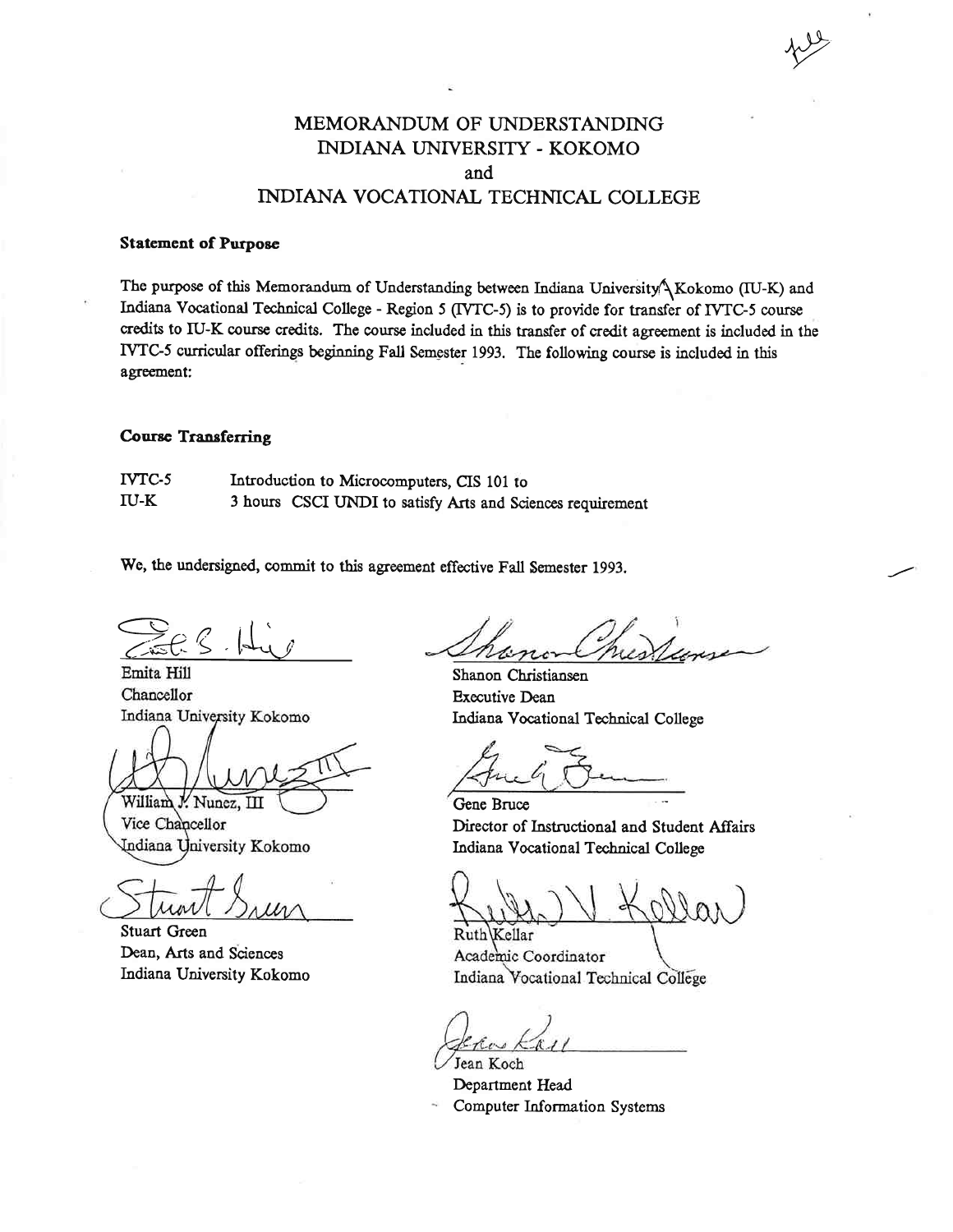## Indiana Vocational Technical College

# Introduction to Microcomputers

## Computer Information Systems

Associate of Applied Science<br>Technical Certificate Career Development Certificate

| <b>ABBREVIATED TITLE:</b> |                                                                                                                                                                                                                                                                                                                                                                                                                                                                               | Intro to Micro                                                                                                                                                                          |  |
|---------------------------|-------------------------------------------------------------------------------------------------------------------------------------------------------------------------------------------------------------------------------------------------------------------------------------------------------------------------------------------------------------------------------------------------------------------------------------------------------------------------------|-----------------------------------------------------------------------------------------------------------------------------------------------------------------------------------------|--|
| <b>COURSE NUMBER:</b>     | CIS 101                                                                                                                                                                                                                                                                                                                                                                                                                                                                       |                                                                                                                                                                                         |  |
| DIVISION OF PROGRAM:      |                                                                                                                                                                                                                                                                                                                                                                                                                                                                               | <b>Business Division</b>                                                                                                                                                                |  |
| <b>CREDIT HOURS:</b>      | 3                                                                                                                                                                                                                                                                                                                                                                                                                                                                             |                                                                                                                                                                                         |  |
| <b>CONTACT HOURS:</b>     | $4(4$ lecture $7ab$                                                                                                                                                                                                                                                                                                                                                                                                                                                           |                                                                                                                                                                                         |  |
| LEVEL OF COURSE:          | First Semester                                                                                                                                                                                                                                                                                                                                                                                                                                                                |                                                                                                                                                                                         |  |
| PREREQUISITE:             | None                                                                                                                                                                                                                                                                                                                                                                                                                                                                          |                                                                                                                                                                                         |  |
| COURSE DESCRIPTION:       | Introduces the physical components and operations of microcomputers.<br>The course focuses on computer literacy and provides hands-on<br>training in three areas of application software: word processing,<br>electronic spreadsheets, and database management. Students will<br>learn about MS-DOS version 5.0 and work with WordPerfect 5.1,<br>Lotus 1-2-3 version 2.2, and dBase III plus as examples of common<br>microcomputer software used in today's business world. |                                                                                                                                                                                         |  |
| COURSE OBJECTIVES:        | At the completion of this course the student will be able to:                                                                                                                                                                                                                                                                                                                                                                                                                 |                                                                                                                                                                                         |  |
|                           | 1.                                                                                                                                                                                                                                                                                                                                                                                                                                                                            | Identify the principal hardware components of microcomputers<br>and printers and describe their functions.                                                                              |  |
|                           | 2.                                                                                                                                                                                                                                                                                                                                                                                                                                                                            | Understand basic computer terminology.                                                                                                                                                  |  |
|                           | 3 <sub>1</sub>                                                                                                                                                                                                                                                                                                                                                                                                                                                                | Explain the relationship of computer hardware and software.                                                                                                                             |  |
|                           | 4.                                                                                                                                                                                                                                                                                                                                                                                                                                                                            | Power up a microcomputer and use MS-DOS version 5.0<br>utilities to format diskettes, display directories, copy, create<br>and delete files, and control the operation of the computer. |  |
|                           | 5.                                                                                                                                                                                                                                                                                                                                                                                                                                                                            | Use word processing application software to create, modify,<br>and print a document.                                                                                                    |  |
|                           | 6.                                                                                                                                                                                                                                                                                                                                                                                                                                                                            | Use spreadsheet application software to create, manipulate and<br>print a spreadsheet.                                                                                                  |  |
|                           | 7.                                                                                                                                                                                                                                                                                                                                                                                                                                                                            | Use database application software to create, manipulate and<br>print a database.                                                                                                        |  |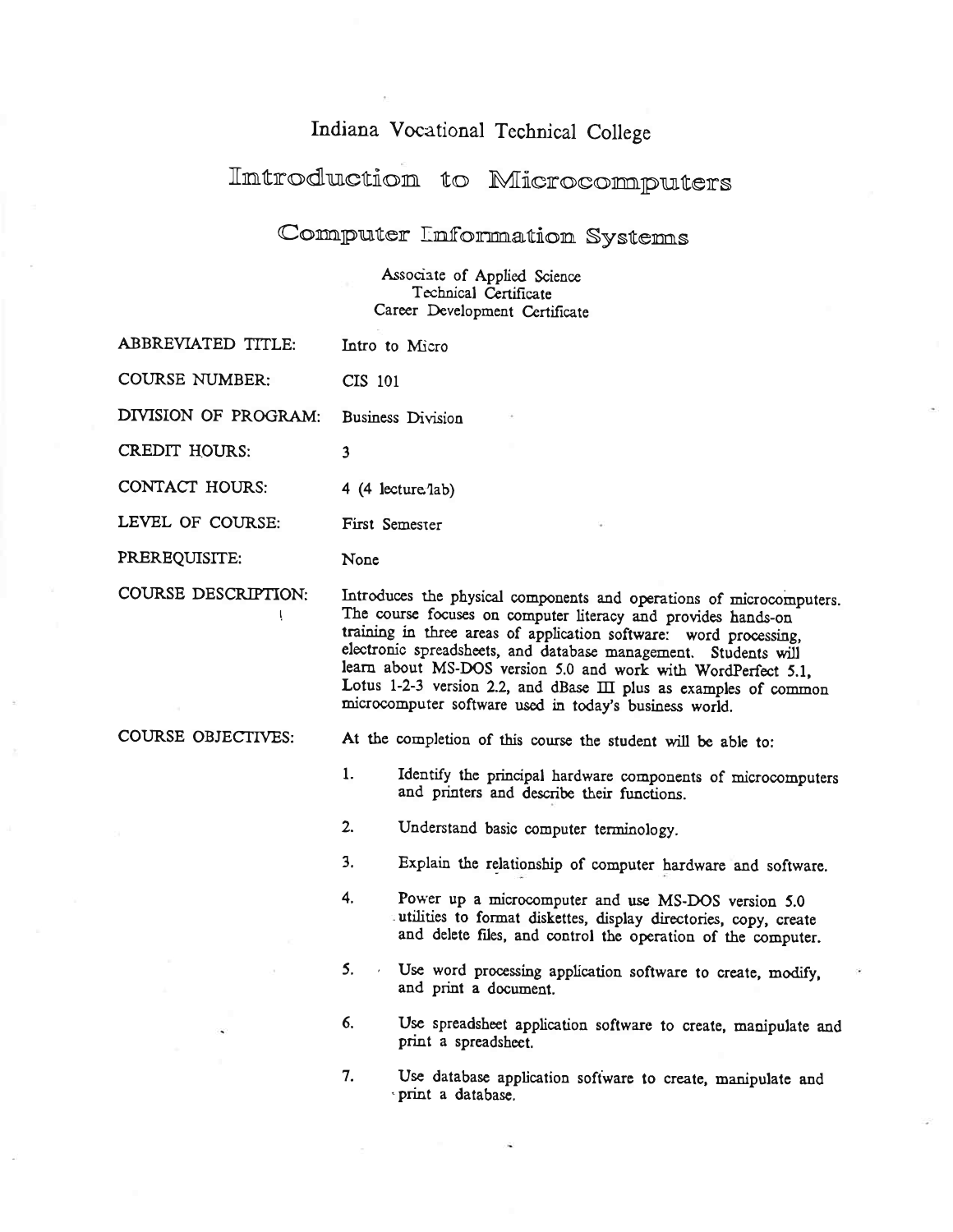#### INSTRUCTIONAL METHODS

1. Lecture and discussion of new topics

Demonstration programs for new topics  $2.$ 

Hands-on activities and assignments  $3<sub>1</sub>$ 

4. Review of old topics

Quizzes on previously discussed material and reading assignments 5.

Individual help on homework assignments 6.

#### **GRADING CRITERIA**

|                 |                         | LOMIZ       |
|-----------------|-------------------------|-------------|
| $A = 900-1000$  | WordPerfect Assignments | 150         |
| $B = 800 - 899$ | Lotus Assignments       | 150         |
| $C = 700 - 799$ | dBase III Assignments   | 150         |
| $D = 600 - 699$ | Test I - MS-DOS         | 100         |
| $F = 0 - 599$   | Test II - WordPerfect   | 150         |
|                 | Test $III$ - Lotus      | 150         |
|                 | Test IV - dBase III+    | <u> 150</u> |
|                 | Total                   | 1000        |
|                 |                         |             |

 $D = 1 - 1$ 

Tests will be returned for review as quickly as possible after the testing date and kept on file for 30 calendar days after that period. All questions regarding test scores must be handled within 30 days of the test, at which time the test score is considered accurate and tests will be discarded.

#### TEST MAKE-UP POLICY

 $1.$ Arrangements must be made in advance of the scheduled test time.

 $2.$ Test make-up will be permitted for excused absences only.

 $3<sub>1</sub>$ Any student missing a test should arrange to make up the test as soon as possible.  $\overline{4}$ .

A score of zero will be assessed for any missed quiz, test, project or assignment.

#### LATE PROJECTS AND ASSIGNMENTS

All projects must be turned in for a grade to be assigned in the course.  $1.$ 

The final project will not be accepted late without prior arrangements being made.  $2.$ 

#### **IVY TECH POLICY**

When a student has been absent for two consecutive class meetings or five consecutive hours, the instructor will notify the Department Head for follow-up. Whenever a student is absent (and unexcused for such an absence) for four consecutive class meetings or ten consecutive hours (whichever comes first), the instructor will assume the student does not intend to return to class and will annotate the student's attendance record accordingly and process a Student Advisory Follow-Up requesting withdrawal from class. However, if this situation occurs after the 12th week of the term, an "F" grade will result. An incomplete (I) may be given by a course instructor only when extenuating circumstances exist; students will not be assigned an "I" grade as a result of unexcused absences.

COMPUTER EQUIPMENT USED: Personal microcomputers and printers

REQUIRED TEXTBOOK:

Learning to Use Microcomputer Applications: WordPerfect 5.1 Lotus 1-2-3 Release 2.2 dBase III plus By Shelly/Cashman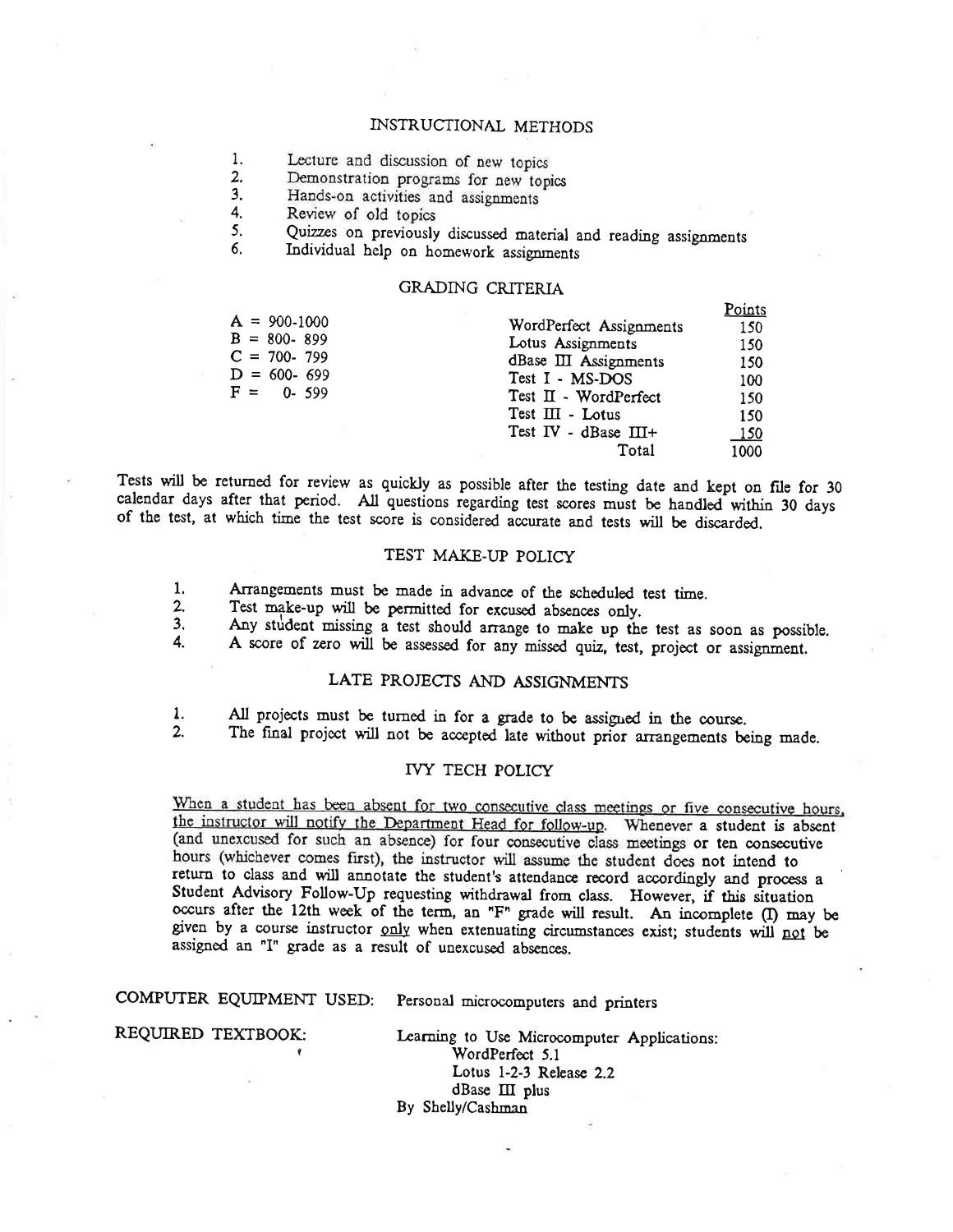### CLASS SCHEDULE

| WEEK                    | LECTURE TOPICS                                                                                         | <b>ASSIGNMENT</b>                |
|-------------------------|--------------------------------------------------------------------------------------------------------|----------------------------------|
| $\mathbf{1}$            | Safety Unit<br>Course Outline<br>Introduction to course<br>Keyboard Exercise<br>Introduction to MS-DOS | Read COM 1-16<br>Read DOS 1-24   |
| $\overline{\mathbf{c}}$ | <b>DOS</b> Exercises                                                                                   | Read DOS 25-47                   |
| 3                       | DOS Exercises                                                                                          |                                  |
| 4                       | Finish DOS Exercises<br>Review for DOS quiz<br>DOS Quiz<br>Introduction to WordPerfect                 | Read WP 1-34                     |
| 5                       | WordPerfect Exercises<br>WordPerfect Exercises                                                         | Read WP 38-79<br>Read WP 83-109  |
| 6                       | WordPerfect Exercises<br>WordPerfect Exercises                                                         | Read WP 112-144                  |
| 7                       | WordPerfect Exercises<br>WordPerfect Review<br>Finish WordPerfect Exercises                            | Personal Resume                  |
| 8                       | WordPerfect Test<br>Introduction to Lotus 1-2-3                                                        | Read L 1-40<br>Read L 44-84      |
| 9                       | Lotus Exercises<br>Lotus Exercises                                                                     | Read L 92-122                    |
| 10                      | Lotus Exercises<br>Lotus Exercises                                                                     | Read L 123-146<br>Read L 153-164 |